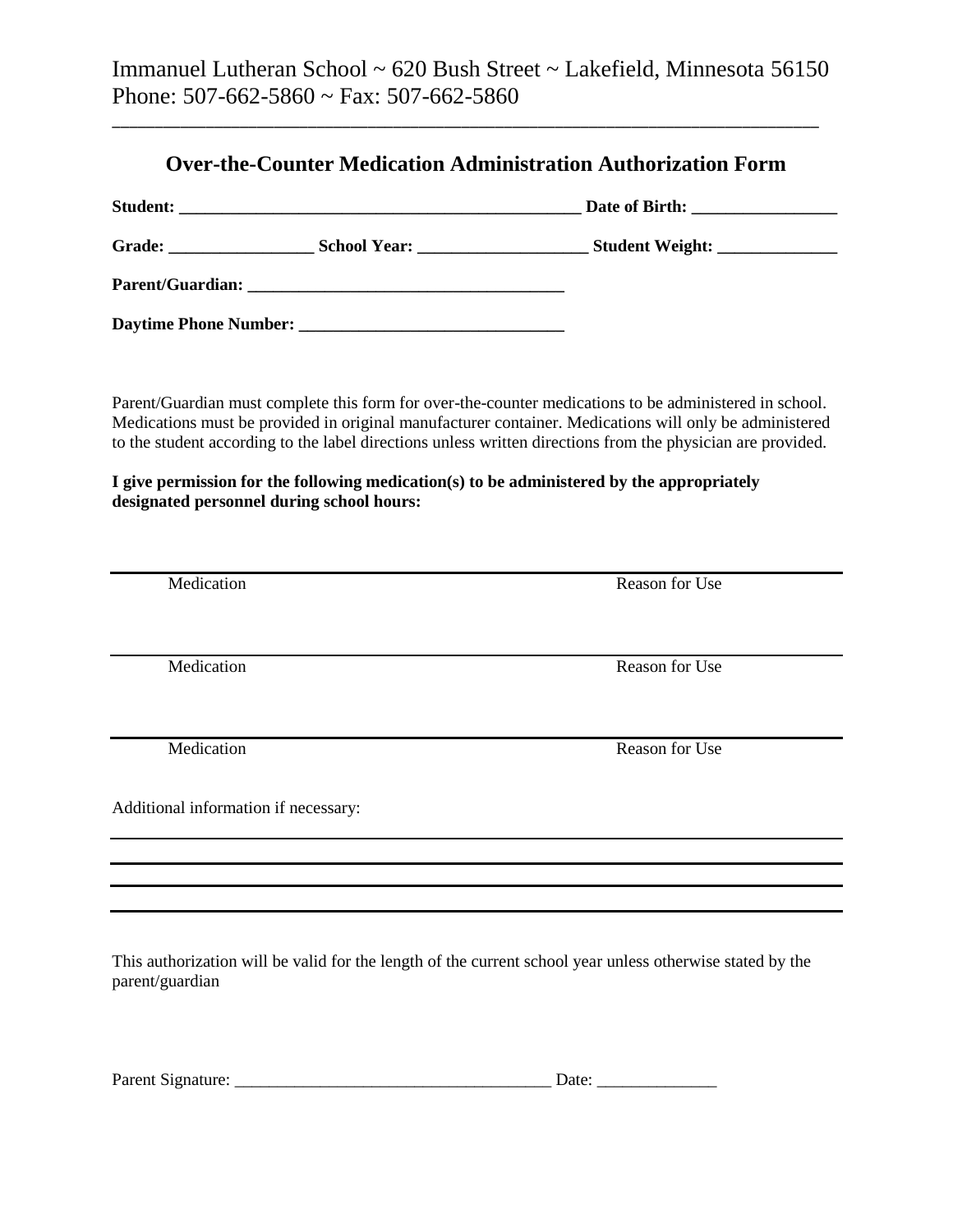| <u> 1989 - Johann Harry Barn, mars an t-Amerikaansk ferskeider (</u><br>Medication | Dose                                                                                                                                                                                                                                 | Medication |             | Dose             |
|------------------------------------------------------------------------------------|--------------------------------------------------------------------------------------------------------------------------------------------------------------------------------------------------------------------------------------|------------|-------------|------------------|
| Medication                                                                         | Dose                                                                                                                                                                                                                                 | Medication |             | Dose             |
|                                                                                    | Medication Date                                                                                                                                                                                                                      |            | Time Reason | <b>Signature</b> |
| $1_{\cdot}$                                                                        | <u> 1988 - Jan Barnett, fransk politiker (d. 1988)</u>                                                                                                                                                                               |            |             |                  |
| 2.                                                                                 | <u> Alexandro de Carlos de Carlos de Carlos de Carlos de Carlos de Carlos de Carlos de Carlos de Carlos de Carlos </u>                                                                                                               |            |             |                  |
| 3.                                                                                 | <u> 1988 - Johann Stoff, deutscher Stoff als der Stoff als der Stoff als der Stoff als der Stoff als der Stoff als der Stoff als der Stoff als der Stoff als der Stoff als der Stoff als der Stoff als der Stoff als der Stoff a</u> |            |             |                  |
| 4.                                                                                 |                                                                                                                                                                                                                                      |            |             |                  |
| 5.                                                                                 |                                                                                                                                                                                                                                      |            |             |                  |
| 6.                                                                                 |                                                                                                                                                                                                                                      |            |             |                  |
|                                                                                    |                                                                                                                                                                                                                                      |            |             |                  |
|                                                                                    |                                                                                                                                                                                                                                      |            |             |                  |
| 9.                                                                                 |                                                                                                                                                                                                                                      |            |             |                  |
|                                                                                    |                                                                                                                                                                                                                                      |            |             |                  |
|                                                                                    | $11.$ $\overline{\phantom{1}}$                                                                                                                                                                                                       |            |             |                  |
|                                                                                    |                                                                                                                                                                                                                                      |            |             |                  |
|                                                                                    |                                                                                                                                                                                                                                      |            |             |                  |
|                                                                                    |                                                                                                                                                                                                                                      |            |             |                  |
|                                                                                    |                                                                                                                                                                                                                                      |            |             |                  |
|                                                                                    |                                                                                                                                                                                                                                      |            |             |                  |
|                                                                                    |                                                                                                                                                                                                                                      |            |             |                  |
|                                                                                    |                                                                                                                                                                                                                                      |            |             |                  |

## **Over-the-Counter Medication Administration Record**